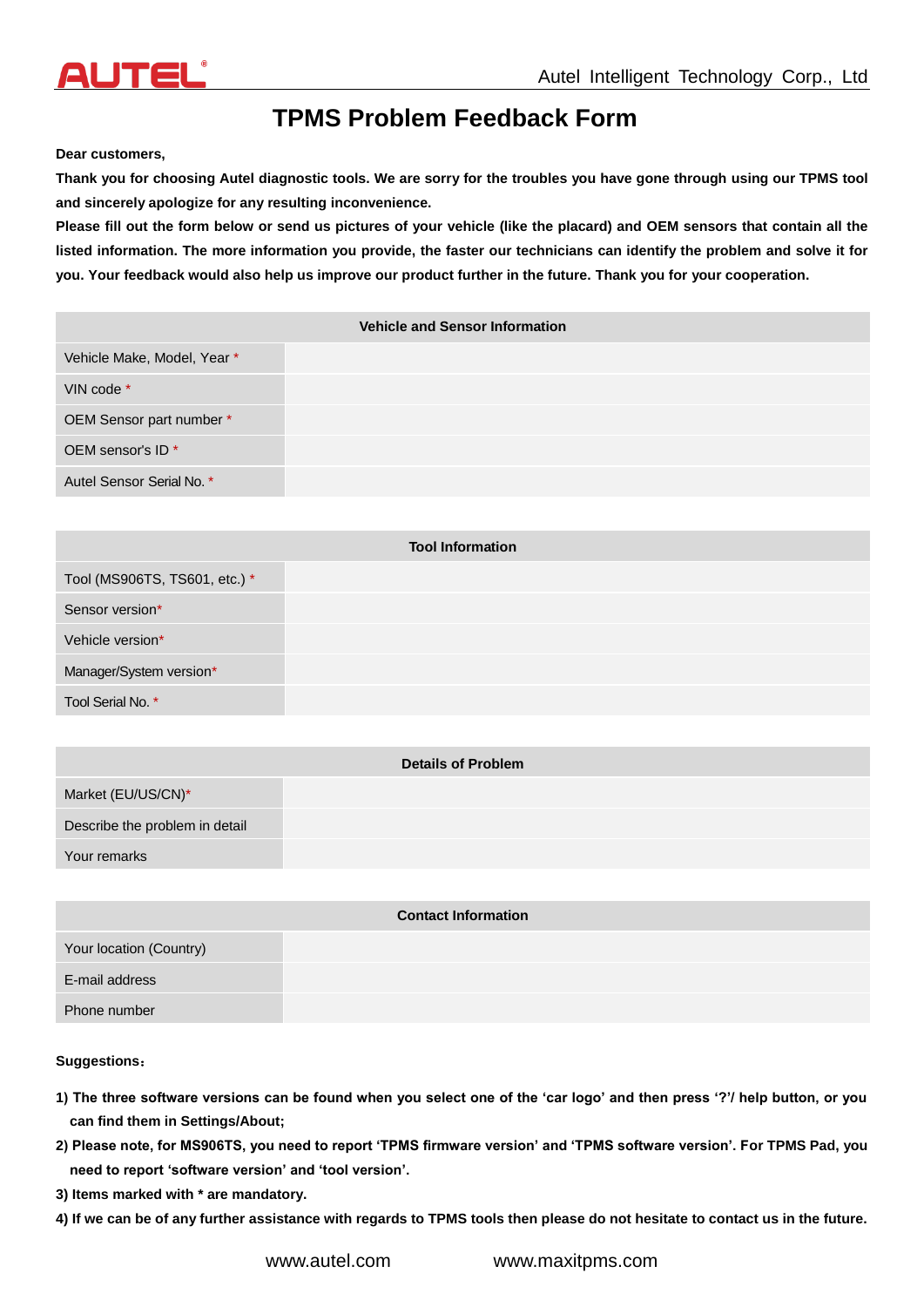

## **Example:**

| <b>Vehicle and Sensor Information</b> |                                  |
|---------------------------------------|----------------------------------|
| Vehicle Make, Model, Year *           | BMW, 216D, 03.03.2015            |
| VIN code *                            | WBA2B31070XXXXXXX                |
| OEM Sensor part number *              | VDO OEM: 36106855539/36106856209 |
| OEM sensor's ID <sup>*</sup>          | 8CB75351                         |
| Autel Sensor Serial No. *             | T407J15C0094351                  |

| <b>Tool Information</b>       |              |
|-------------------------------|--------------|
| Tool (MS906TS, TS601, etc.) * | <b>TS601</b> |
| Sensor version*               | V4.09.06     |
| Vehicle version*              | V4.11.02     |
| Manager/System version*       | V2.68.05     |
| Tool Serial NO. *             | MT6516000219 |

| <b>Details of Problem</b>      |                                                                                      |
|--------------------------------|--------------------------------------------------------------------------------------|
| Market (EU/US/CN)*             | EU                                                                                   |
| Describe the problem in detail | Operate according to the tool's relearn procedure. But the car doesn't show any tire |
| Your remarks                   | Need to solve it in 3 days.                                                          |

| <b>Contact Information</b> |              |
|----------------------------|--------------|
| Your location (Country)    | Germany      |
| E-mail address             | <b>XXXXX</b> |
| Phone number               | <b>XXXXX</b> |

## 1. Vehicle Information 2. OEM Sensor Picture